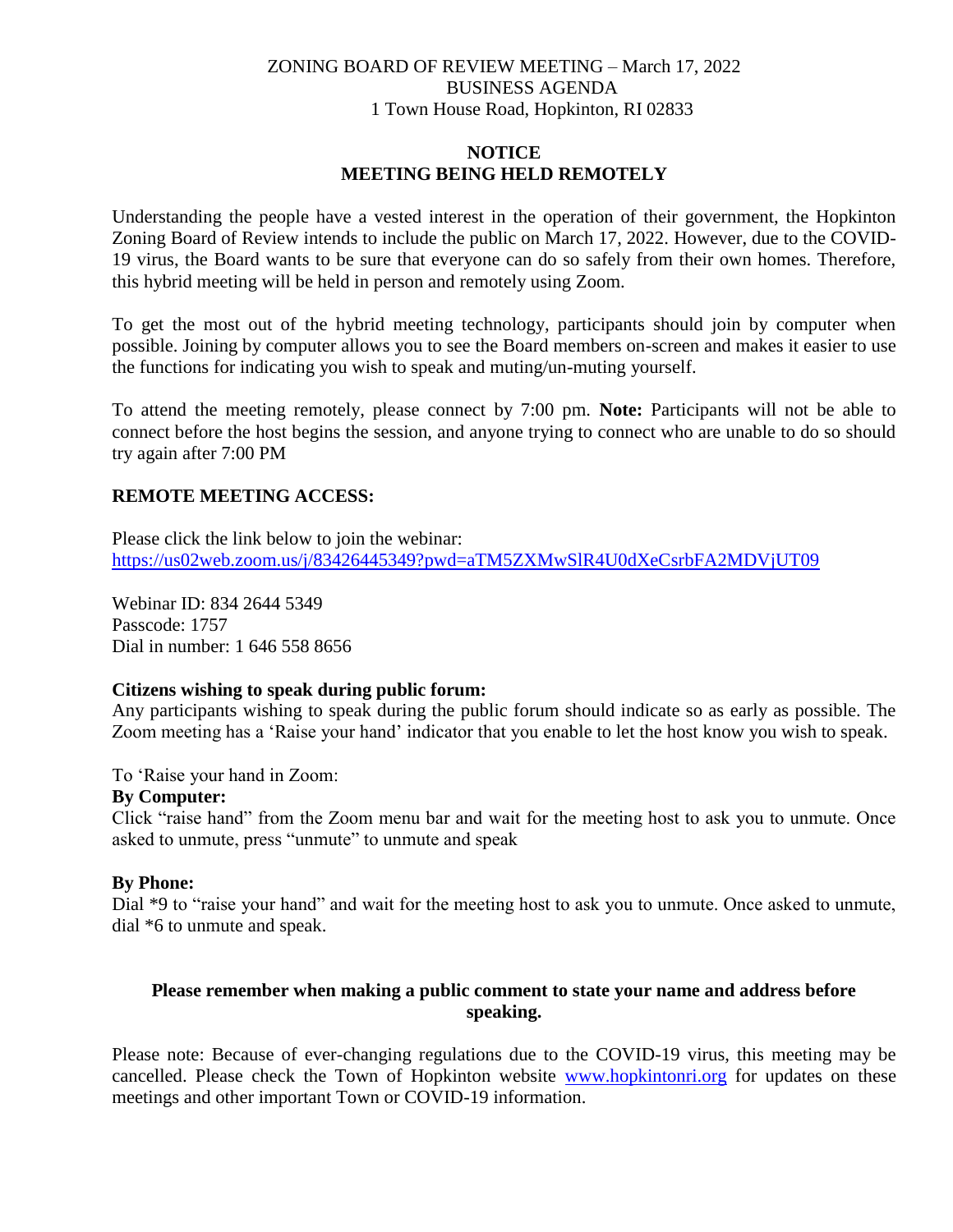7:00 P.M. Call to Order – Introduction - Moment of silent meditation and salute to the Flag.

Members present.

Members sitting as Board.

Petition I – Determine completeness of application/consider waivers (cont.)

A Petition for a Dimensional Variance to allow a reduction in lot frontage. Petition filed by Nick Mandes on behalf of Clarks Falls, LLC with mailing address of 15 Clarks Falls Rd, North Stonington, CT 06359, for property owned by Clarks Falls, LLC located at 0 Tanner Lane, Ashaway, RI 02804, and identified as AP 5 Lot 57E, an R-1 Zone and filed in accordance with Section 9 of Chapter 134 of the Zoning Ordinances of the Town of Hopkinton, as amended.

Petition  $II$  – Determine completeness of application/consider waivers (cont.)

A Petition for a Special Use Permit to allow for a single family residence. Petition filed by Nick Mandes on behalf of Clarks Falls, LLC with mailing address of 15 Clarks Falls Rd, North Stonington, CT 06359, for property owned by Clarks Falls, LLC located at 0 Tanner Lane, Ashaway RI 02804, and identified as AP 5 Lot 57E, an R-1 Zone and filed in accordance with Sections 8C and 10 of Chapter 134 of the Zoning Ordinances of the Town of Hopkinton, as amended.

Applicant or representative present. Filing fees paid and notice posted. Discussion. Decision.

Petition III – Determine completeness of application/consider waivers

An application for an Aquifer Protection Permit to allow a brewery of beer, wine, and distilled alcoholic beverages within the existing structure. Petition filed by Quinlan Enterprise, with a mailing address of 401 Main Street, Ashaway RI 02804, for property owned by Hopkinton Industrial Park LLC located at 15 Gray Lane, Ashaway, RI 02804, and identified as  $AP$  4 Lot 12, a manufacturing zone and filed in accordance with Appendix  $A -$ Zoning District Use Table, Use Category #510, a Primary Protection Zone – "A = Aquifer Protection Permit."

Applicant or representative present. Filing fees paid and notice posted. Discussion. Decision.

Consider the Minutes of the February 17, 2022 Zoning Board of Review meeting.

To conduct any other business that may legally come before said meeting.

Adjourn.